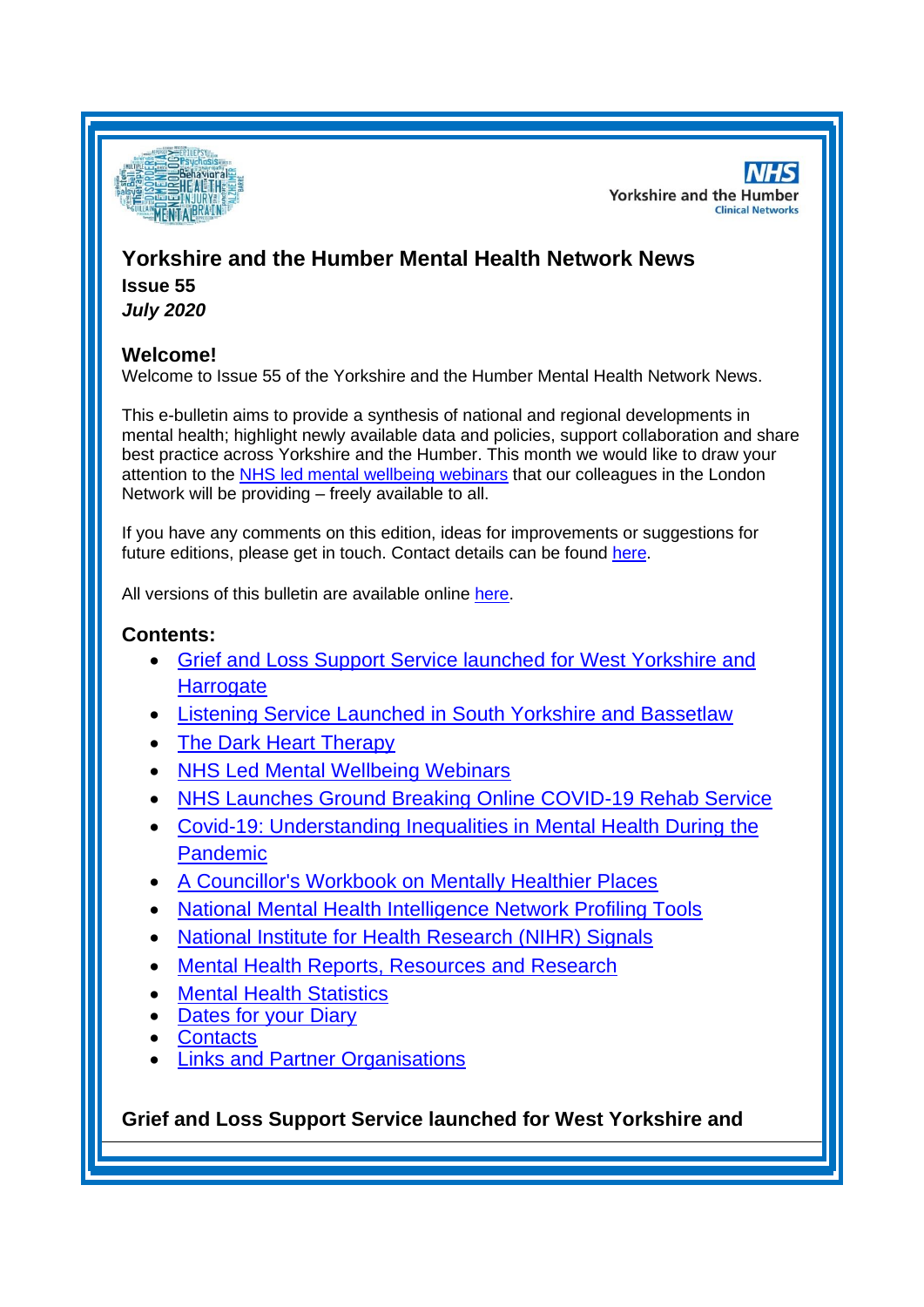### **Harrogate**

A new [support and advice service](https://www.wyhpartnership.co.uk/our-priorities/mental-health/grief-and-loss-support-service) has been launched to help people across West Yorkshire and Harrogate through grief and loss.

The free service, commissioned by West Yorkshire and Harrogate Health and Care Partnership, will be delivered by West Yorkshire and Harrogate Independent Hospices Consortium, Bradford Counselling Collaborative and Leeds Mind. The practical and emotional support and advice service will be available 7 days a week, from 8am to 8pm.

Open to people in West Yorkshire and Harrogate, the service will be the first point of contact for anyone suffering any form of grief and loss, or those worried about losing someone, whether this relates to a family member, friend or member of their community. It is also available to those feeling impacted by the deaths of public figures and/or the volume of deaths across the country. A loss may not have been directly caused by the virus, for example, someone may have been unable to visit a loved one during an illness or see them in their final days.

People will be able to self-refer to the service or will be signposted by other agencies such as the police, hospital bereavement services, funeral directors, GPs, community and faith organisations and others. People will be signposted to further support where required, with the service well-connected to local place-based specialist bereavement support services.

#### <span id="page-1-0"></span>**Listening Service Launched in South Yorkshire and Bassetlaw**

A new [listening service](https://listening-ear.co.uk/support-for-those-bereaved-during-the-coronavirus-pandemic-in-south-yorks-and-bassetlaw/) for people who have lost loved ones during the coronavirus pandemic has been launched in South Yorkshire and Bassetlaw. Health and local authority partners in South Yorkshire and Bassetlaw recognised that during the Coronavirus pandemic people are experiencing the death of family and friends in difficult and painful circumstances. It is very likely that due to the restrictions people may not be with their loved ones at the time of their death or they may have witnessed traumatic scenes and it could have happened very quickly. Restrictions also mean that the usual practical and emotional support people can physically get from family and friends following a bereavement may not be there.

The service is a free to call number and people who call it will be able to talk to a trained therapist who will be able to offer emotional health and wellbeing support and practical support. Available from Monday-Friday between 10am and 5pm, the free service is open for self-referral as well as taking referrals from emergency services, GPs or a range of other frontline services.

# <span id="page-1-1"></span>**The Dark Heart Therapy**

[The Dark Heart Therapy,](https://www.oliverwilliamstherapy.com/the-dark-heart-therapy.html) produced in association with XenZone (Kooth), aims to help men and boys feel easier about accessing therapy and to drive male engagement in mental health services. The Dark Heart Therapy is a powerful ten minute film, which seeks to penetrate the inner recesses of the male psyche and explores the continuum between vulnerability and violence. It would be a useful resource in educational programmes aimed at enabling men to feel comfortable enough to present themselves for therapeutic help and, as such, it has a part to play at the current time when the suicide rate among men is escalating in many cultures.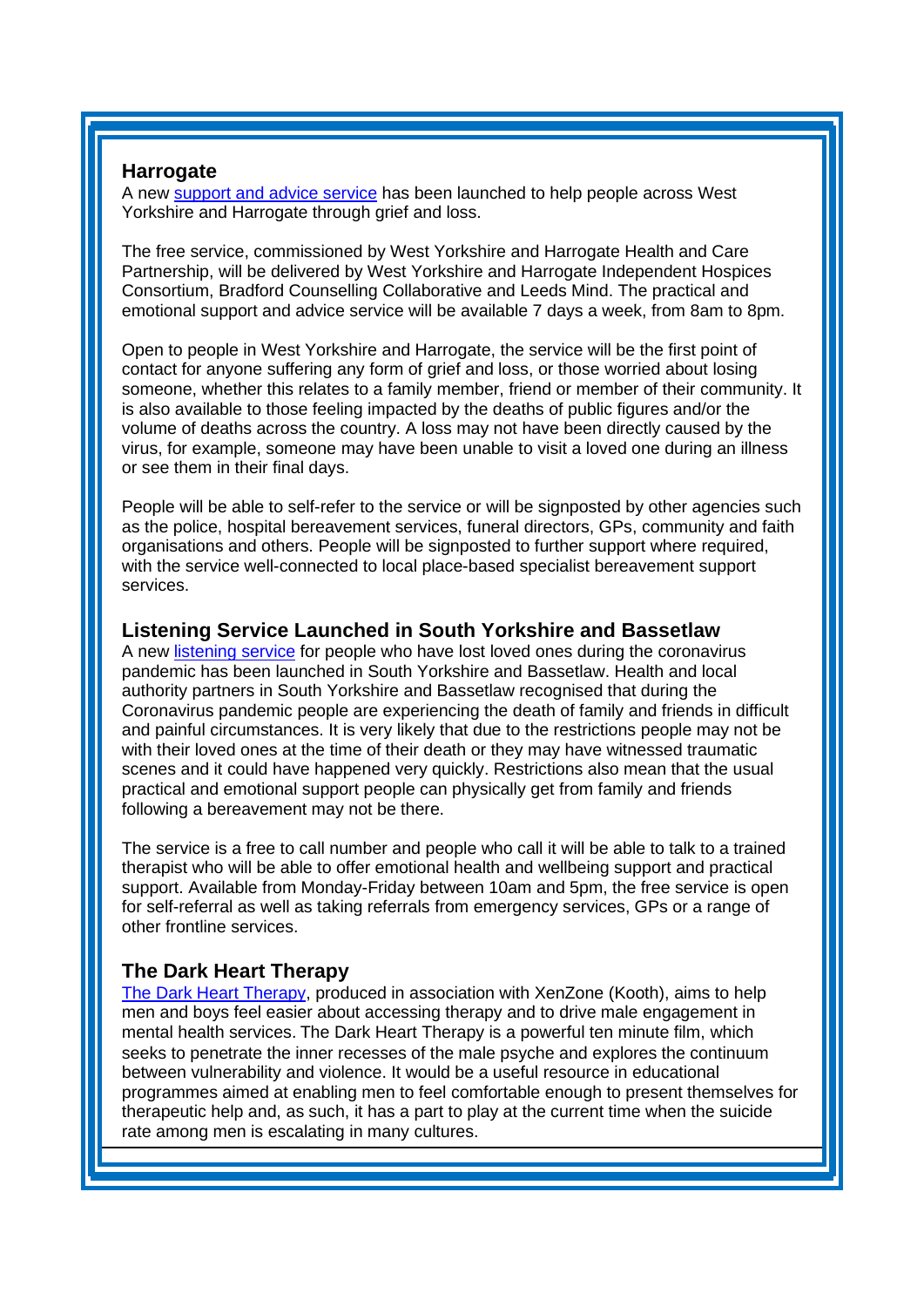#### <span id="page-2-2"></span><span id="page-2-0"></span>**NHS Led Mental Wellbeing Webinars Webinars for the general public, Tuesdays at 4pm:**

A [Coping Well During Covid](https://gbr01.safelinks.protection.outlook.com/?url=https%3A%2F%2Fthriveldn.co.uk%2Fresources%2Fcoping-well-during-covid%2F&data=01%7C01%7C%7C0aa87ea68fcd47f8f6b708d818f1b6f4%7C9fe658cdb3cd405685193222ffa96be8%7C1&sdata=AIU%2F0vj5F2gb2UNr5kuGWGdshRiwitxItQPfaVwearo%3D&reserved=0) webinar series is supporting anyone who is feeling anxious or worried about coronavirus and how it is impacting them, their loved ones, their work and their future. Taking place on Tuesdays at 4pm, each 60-minute webinar is NHS-led and current topics include managing wellbeing, anxiety, low mood and sleeping difficulties.

Each webinar offers participants the chance to explore ideas and tools to support mental health and wellbeing in a clinically led and interactive way, when joining live. Further sessions are also being explored, such as focusing on money and mental health and bereavement. The full schedule and recorded webinars are available from the [Thrive LDN](https://gbr01.safelinks.protection.outlook.com/?url=https%3A%2F%2Fthriveldn.co.uk%2Fresources%2Fcoping-well-during-covid%2F&data=01%7C01%7C%7C0aa87ea68fcd47f8f6b708d818f1b6f4%7C9fe658cdb3cd405685193222ffa96be8%7C1&sdata=AIU%2F0vj5F2gb2UNr5kuGWGdshRiwitxItQPfaVwearo%3D&reserved=0)  [website.](https://gbr01.safelinks.protection.outlook.com/?url=https%3A%2F%2Fthriveldn.co.uk%2Fresources%2Fcoping-well-during-covid%2F&data=01%7C01%7C%7C0aa87ea68fcd47f8f6b708d818f1b6f4%7C9fe658cdb3cd405685193222ffa96be8%7C1&sdata=AIU%2F0vj5F2gb2UNr5kuGWGdshRiwitxItQPfaVwearo%3D&reserved=0)

# **Webinars for health and care workers, Thursdays at 4pm:**

A new [Keeping Well for Health and Care Workers](https://gbr01.safelinks.protection.outlook.com/?url=https%3A%2F%2Fthriveldn.co.uk%2Fresources%2Fkeeping-well-for-health-and-care-workers-webinar-series%2F&data=01%7C01%7C%7C0aa87ea68fcd47f8f6b708d818f1b6f4%7C9fe658cdb3cd405685193222ffa96be8%7C1&sdata=cLrBTUkWBhlOy0LmenEbnsH5XDfzHmmcbO9ORxFnIzY%3D&reserved=0) webinar series is designed to help manage the emotional health and wellbeing of those working in health and care services, whether at the front line or in supporting services. Taking place on Thursdays at 4pm, each session has a focus on sustaining staff wellbeing and will explore topics such as preventing burnout, coping with stress and sleeping better. The full schedule and recorded webinars are available from the [Thrive LDN website.](https://gbr01.safelinks.protection.outlook.com/?url=https%3A%2F%2Fthriveldn.co.uk%2Fresources%2Fkeeping-well-for-health-and-care-workers-webinar-series%2F&data=01%7C01%7C%7C0aa87ea68fcd47f8f6b708d818f1b6f4%7C9fe658cdb3cd405685193222ffa96be8%7C1&sdata=cLrBTUkWBhlOy0LmenEbnsH5XDfzHmmcbO9ORxFnIzY%3D&reserved=0)

# **NHS Launches Ground Breaking Online COVID-19 Rehab Service**

Tens of thousands of people who are suffering long-term effects of coronavirus will benefit from a revolutionary on-demand recovery service. Nurses and physiotherapists will be on hand to reply to patients' needs either online or over the phone as part of the service. The new 'Your COVID Recovery' service forms part of NHS plans to expand access to COVID-19 rehabilitation treatments for those who have survived the virus but still have problems with breathing, mental health problems or other complications. More information can be found [here.](https://www.england.nhs.uk/2020/07/nhs-to-launch-ground-breaking-online-covid-19-rehab-service/)

# **Covid-19: Understanding Inequalities in Mental Health During the Pandemic**

The Centre for Mental Health has published [a briefing paper,](https://www.centreformentalhealth.org.uk/sites/default/files/2020-06/CentreforMentalHealth_CovidInequalities_0.pdf?utm_source=The%20King%27s%20Fund%20newsletters%20%28main%20account%29&utm_medium=email&utm_campaign=11620323_NEWSL_HMP%202020-06-23&dm_i=21A8,6X2AR,FLWT3F,RU5JE,1) supported by 13 other national mental health charities, exploring the mental health inequalities that are associated with the pandemic in the UK. It finds that the virus and the lockdown are putting greater pressure on groups and communities whose mental health was already poorer and more precarious.

The Centre for Mental Health has also published [a briefing paper](https://www.centreformentalhealth.org.uk/covid-19-nations-mental-health-july-2020) on Covid-19 and the nation's mental health: July 2020. The briefing warns that the combination of a possible rise in Covid-19 cases combined with seasonal flu, the absence of financial safety nets such as the furlough scheme, and a no-deal Brexit may affect the whole UK economy and have a major knock-on effect on mental health.

# <span id="page-2-1"></span>**A Councillor's Workbook on Mentally Healthier Places**

The Local Government Association has published [a workbook](https://www.local.gov.uk/councillors-workbook-mentally-healthier-places?utm_source=The%20King%27s%20Fund%20newsletters%20%28main%20account%29&utm_medium=email&utm_campaign=11600248_NEWSL_HWB_2020-06-22&dm_i=21A8,6WMT4,FLWT3F,RQZOD,1) that has been designed as a distance learning aid to support councillors in developing mentally healthier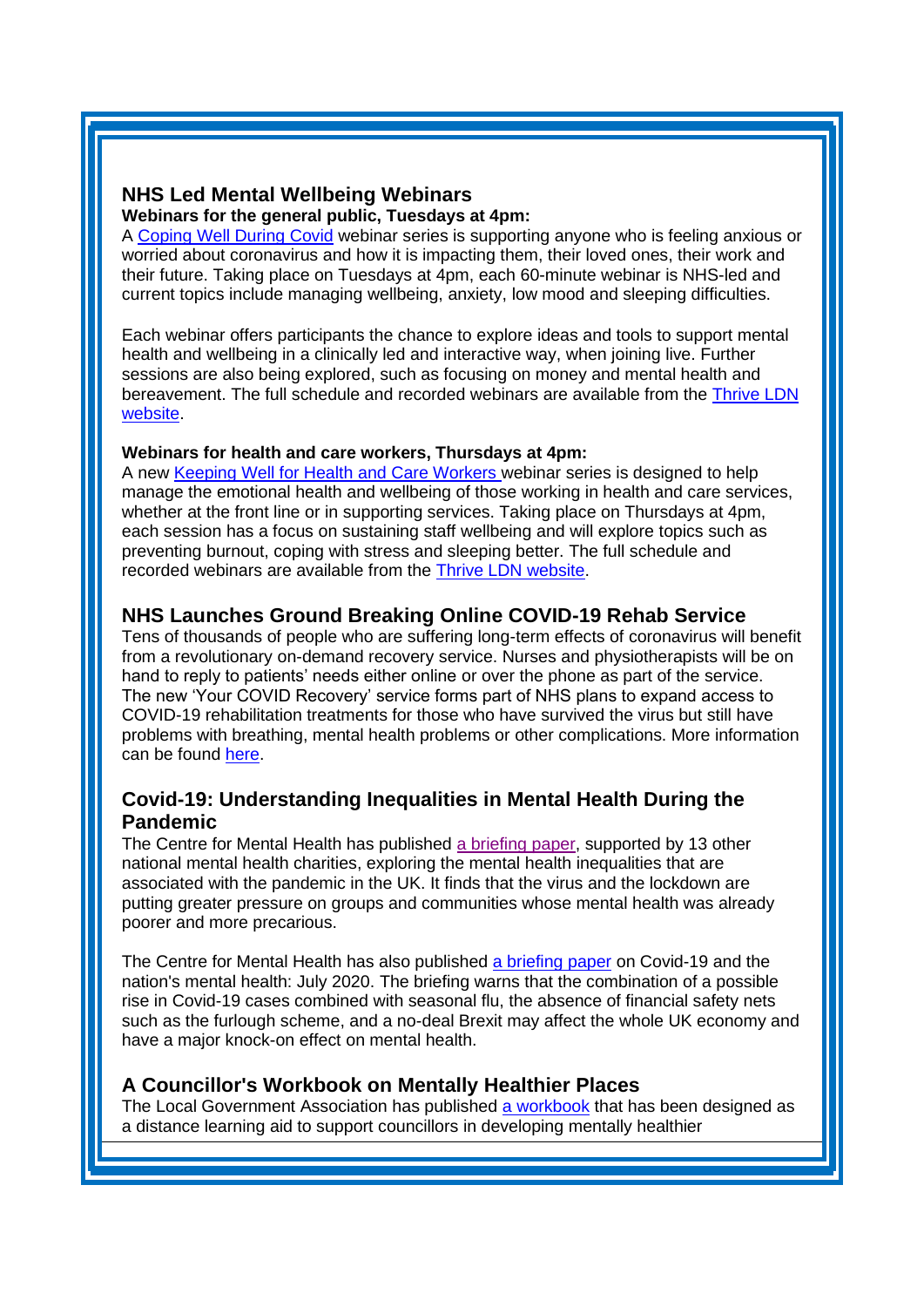communities. It is structured to reflect the three most important factors influencing health as identified by the World Health Organization: individual characteristics and behaviour; physical environment; and economic context.

### **National Mental Health Intelligence Network Profiling Tools**

The National Mental Health Intelligence Network (NMHIN) has been conducting further developments on their suite of mental health profiling tools. Click on the links below to access the updates:

- [Common Mental Health Disorders](http://links.govdelivery.com/track?type=click&enid=ZWFzPTEmbXNpZD0mYXVpZD0mbWFpbGluZ2lkPTIwMTcxMjA1LjgxOTE2MDgxJm1lc3NhZ2VpZD1NREItUFJELUJVTC0yMDE3MTIwNS44MTkxNjA4MSZkYXRhYmFzZWlkPTEwMDEmc2VyaWFsPTE2OTcwMTE4JmVtYWlsaWQ9c2FyYWguYm91bEBuaHMubmV0JnVzZXJpZD1zYXJhaC5ib3VsQG5ocy5uZXQmdGFyZ2V0aWQ9JmZsPSZleHRyYT1NdWx0aXZhcmlhdGVJZD0mJiY=&&&104&&&https://fingertips.phe.org.uk/profile-group/mental-health/profile/common-mental-disorders)
- **[Crisis Care](http://links.govdelivery.com/track?type=click&enid=ZWFzPTEmbXNpZD0mYXVpZD0mbWFpbGluZ2lkPTIwMTcxMjA1LjgxOTE2MDgxJm1lc3NhZ2VpZD1NREItUFJELUJVTC0yMDE3MTIwNS44MTkxNjA4MSZkYXRhYmFzZWlkPTEwMDEmc2VyaWFsPTE2OTcwMTE4JmVtYWlsaWQ9c2FyYWguYm91bEBuaHMubmV0JnVzZXJpZD1zYXJhaC5ib3VsQG5ocy5uZXQmdGFyZ2V0aWQ9JmZsPSZleHRyYT1NdWx0aXZhcmlhdGVJZD0mJiY=&&&105&&&https://fingertips.phe.org.uk/profile-group/mental-health/profile/crisis-care)**
- Mental Health [and Wellbeing JSNA Profile](http://links.govdelivery.com/track?type=click&enid=ZWFzPTEmbXNpZD0mYXVpZD0mbWFpbGluZ2lkPTIwMTcxMjA1LjgxOTE2MDgxJm1lc3NhZ2VpZD1NREItUFJELUJVTC0yMDE3MTIwNS44MTkxNjA4MSZkYXRhYmFzZWlkPTEwMDEmc2VyaWFsPTE2OTcwMTE4JmVtYWlsaWQ9c2FyYWguYm91bEBuaHMubmV0JnVzZXJpZD1zYXJhaC5ib3VsQG5ocy5uZXQmdGFyZ2V0aWQ9JmZsPSZleHRyYT1NdWx0aXZhcmlhdGVJZD0mJiY=&&&106&&&https://fingertips.phe.org.uk/profile-group/mental-health/profile/mh-jsna)
- **[Severe Mental](http://links.govdelivery.com/track?type=click&enid=ZWFzPTEmbXNpZD0mYXVpZD0mbWFpbGluZ2lkPTIwMTcxMjA1LjgxOTE2MDgxJm1lc3NhZ2VpZD1NREItUFJELUJVTC0yMDE3MTIwNS44MTkxNjA4MSZkYXRhYmFzZWlkPTEwMDEmc2VyaWFsPTE2OTcwMTE4JmVtYWlsaWQ9c2FyYWguYm91bEBuaHMubmV0JnVzZXJpZD1zYXJhaC5ib3VsQG5ocy5uZXQmdGFyZ2V0aWQ9JmZsPSZleHRyYT1NdWx0aXZhcmlhdGVJZD0mJiY=&&&108&&&https://fingertips.phe.org.uk/profile-group/mental-health/profile/severe-mental-illness) Illness**
- **[Suicide Prevention Profile](http://links.govdelivery.com/track?type=click&enid=ZWFzPTEmbXNpZD0mYXVpZD0mbWFpbGluZ2lkPTIwMTgwNjA1LjkwNzEwNzExJm1lc3NhZ2VpZD1NREItUFJELUJVTC0yMDE4MDYwNS45MDcxMDcxMSZkYXRhYmFzZWlkPTEwMDEmc2VyaWFsPTE3MDEzODU4JmVtYWlsaWQ9c2FyYWguYm91bEBuaHMubmV0JnVzZXJpZD1zYXJhaC5ib3VsQG5ocy5uZXQmdGFyZ2V0aWQ9JmZsPSZleHRyYT1NdWx0aXZhcmlhdGVJZD0mJiY=&&&104&&&https://fingertips.phe.org.uk/profile-group/mental-health/profile/suicide)**

To receive updates directly from NMHIN visit the [PHE subscriptions page](http://links.govdelivery.com/track?type=click&enid=ZWFzPTEmbXNpZD0mYXVpZD0mbWFpbGluZ2lkPTIwMTgwMjA3Ljg0OTY1MzgxJm1lc3NhZ2VpZD1NREItUFJELUJVTC0yMDE4MDIwNy44NDk2NTM4MSZkYXRhYmFzZWlkPTEwMDEmc2VyaWFsPTE2OTgzNDk5JmVtYWlsaWQ9c2FyYWguYm91bEBuaHMubmV0JnVzZXJpZD1zYXJhaC5ib3VsQG5ocy5uZXQmdGFyZ2V0aWQ9JmZsPSZleHRyYT1NdWx0aXZhcmlhdGVJZD0mJiY=&&&107&&&https://public.govdelivery.com/accounts/UKHPA/subscribers/new?preferences=true) and select 'Mental Health Dementia and Neurology'.

# <span id="page-3-0"></span>**National Institute for Health Research (NIHR) Alerts**

The latest series of alerts of recently published research by the NIHR contain information on:

- [Ambulance staff who respond to suicides need more support](https://nihr.us14.list-manage.com/track/click?u=299dc02111e8a68172029095f&id=e1f6cbaa84&e=219cc58ea4)
- [Therapists and patients have good quality interactions during telephone sessions](https://nihr.us14.list-manage.com/track/click?u=299dc02111e8a68172029095f&id=e4347d8eae&e=219cc58ea4)
- [Research funding boost for mental health in low-](https://nihr.us14.list-manage.com/track/click?u=299dc02111e8a68172029095f&id=af5961bcab&e=219cc58ea4) and middle-income countries

Alerts are short, accessible summaries of health and care research which is funded or supported by NIHR. This is research which could influence practice and each Alert has a message for people commissioning, providing or receiving care.

# <span id="page-3-1"></span>**Mental Health Reports, Resources and Research**

AXA Asia and Columbia University World Health Organization (WHO) Centre for Global Mental Health has developed a toolkit to help business leaders and managers anticipate and take actions that effectively support employees' mental health during COVID-19 and beyond: [Supporting Mental Health of Employees During and Beyond COVID-19.](https://socialfinance.us20.list-manage.com/track/click?u=024c849829985539c838c5118&id=e41312d044&e=524a50c5f3)

The British Red Cross has published [Life after lockdown: tackling loneliness among those](https://www.redcross.org.uk/about-us/what-we-do/we-speak-up-for-change/life-after-lockdown-tackling-loneliness?dm_i=21A8,6X2AR,FLWT3F,RU0IA,1)  [left behind.](https://www.redcross.org.uk/about-us/what-we-do/we-speak-up-for-change/life-after-lockdown-tackling-loneliness?dm_i=21A8,6X2AR,FLWT3F,RU0IA,1) The Covid-19 crisis has made loneliness worse, with some people more affected than others. This report shows that although social distancing and lockdown measures will continue to be eased, loneliness will remain and for those most left behind, it may continue to grow.

The Institute for Fiscal Studies has published [The mental health effects of the first two](https://www.ifs.org.uk/uploads/The-mental-health-effects-of-the-first-two-months-of-lockdown-and-social-distancing-during-the-Covid-19-pandemic-in-the-UK.pdf?utm_source=The%20King%27s%20Fund%20newsletters%20%28main%20account%29&utm_medium=email&utm_campaign=11600248_NEWSL_HWB_2020-06-22&dm_i=21A8,6WMT4,FLWT3F,RRHD7,1)  [months of lockdown and social distancing during the Covid-19 pandemic in the UK.](https://www.ifs.org.uk/uploads/The-mental-health-effects-of-the-first-two-months-of-lockdown-and-social-distancing-during-the-Covid-19-pandemic-in-the-UK.pdf?utm_source=The%20King%27s%20Fund%20newsletters%20%28main%20account%29&utm_medium=email&utm_campaign=11600248_NEWSL_HWB_2020-06-22&dm_i=21A8,6WMT4,FLWT3F,RRHD7,1) This report discusses the impact of Covid-19 on mental health. It finds that mental health in the UK has worsened substantially as a result of the Covid-19 pandemic, particularly for groups that already had lower levels of mental health before Covid-19, such as young adults and women.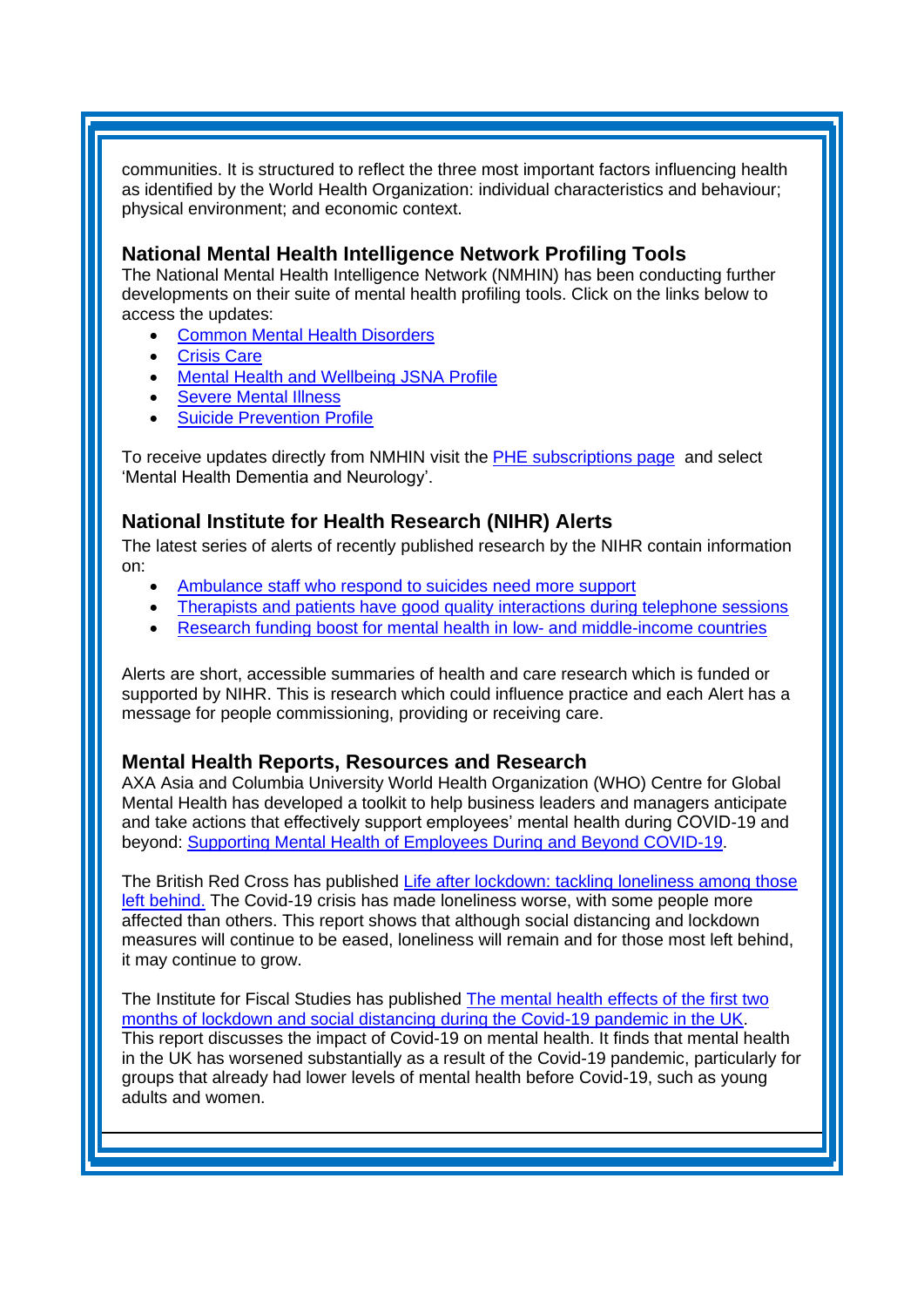The King's Fund have published [Staying motivated in uncertain times.](https://kingsfundmail.org.uk/21A8-6X4JS-FLWT3F-43HWH9-1/c.aspx) Three months into the Covid-19 crisis, the trajectory of the pandemic remains unclear and no one knows what the future looks like. This uncertainty can leave us feeling tired and demoralised, so we have got some guidance on keeping ourselves and our teams motivated in these challenging times.

The King's fund has published [What has Covid-19 taught us about supporting workforce](https://kingsfundmail.org.uk/21A8-6XLG8-FLWT3F-43UIGL-1/c.aspx)  [mental health and wellbeing?](https://kingsfundmail.org.uk/21A8-6XLG8-FLWT3F-43UIGL-1/c.aspx) The Covid-19 outbreak has exposed gaps in psychosocial support for health care workers. Mary Docherty, Consultant Liaison Psychiatrist at King's College Hospital NHS Foundation Trust London, considers the action needed to address those gaps and meet the needs of the workforce in future.

The King's Fund has published [Mental health care in the time of Covid-19.](https://kingsfundmail.org.uk/21A8-6XRTT-FLWT3F-44266M-1/c.aspx) Helen Gilburt reflects on the experiences of staff and people with mental health problems during the first months of Covid-19 and urges mental health services to learn from those experiences to plan for the future.

The Mental Health Foundation has launched a new guidebook, which explores the relationship between nature, wellbeing and mental health. The [Mental Health Foundation](https://bbox.blackbaudhosting.com/webforms/service/page.redir?target=https%3a%2f%2fwww.mentalhealth.org.uk%2f&srcid=22797689&srctid=1&erid=1555443917&trid=fde0652e-bb2b-43e0-b41d-aefed2e2ed81) is proud to have joined forces with [WWF UK](https://bbox.blackbaudhosting.com/webforms/linkredirect?url=https%3a%2f%2fwww.wwf.org.uk%2f&srcid=22797689&srctid=1&erid=1555443917&trid=fde0652e-bb2b-43e0-b41d-aefed2e2ed81&linkid=230928972&isbbox=1) to make available this free resource 'Thriving [With Nature'.](https://bbox.blackbaudhosting.com/webforms/linkredirect?url=https%3a%2f%2fwww.mentalhealth.org.uk%2fcampaigns%2fthriving-with-nature&srcid=22797689&srctid=1&erid=1555443917&trid=fde0652e-bb2b-43e0-b41d-aefed2e2ed81&linkid=230928973&isbbox=1)

Mind have published The mental health emergency: how has the coronavirus pandemic [impacted our mental health?](https://www.mind.org.uk/media-a/5929/the-mental-health-emergency_a4_final.pdf?utm_source=The%20King%27s%20Fund%20newsletters%20%28main%20account%29&utm_medium=email&utm_campaign=11636840_NEWSL_HWB_2020-07-06&dm_i=21A8,6XF1K,FLWT3F,RWHKU,1) Mind has announced five key tests for the UK government as part of its recovery plan for mental health: investing in community services; protecting those most at risk and addressing inequalities faced by people from black, Asian and other minority ethnic communities; reforming the Mental Health Act; providing a financial safety net through the benefits system; and supporting children and young people.

The National Child Mortality Database for England have published a report on child suicides over the lockdown period [https://www.ncmd.info/2020/07/09/suicide-covid/.](https://www.ncmd.info/2020/07/09/suicide-covid/) In the report, analysis of early findings from a real-time surveillance system for child suicide deaths based on NCMD shows:

- There is a concerning signal that child suicide deaths may have increased during the first 56 days of lockdown, but risk remains low and numbers are too small to reach definitive conclusions.
- Amongst the likely suicide deaths reported after lockdown, restriction to education and other activities, disruption to care and support services, tensions at home and isolation appeared to be contributing factors.
- Previous research has highlighted suicide risk in people with autism. The report found that a quarter of individuals both pre and post lockdown had ASD or ADHD. Although the finding of increased risk is unconfirmed statistically, clinicians and services should be aware of the possible increase and the need for vigilance and support.

Public Health England have published the following updated guidance on mental health and wellbeing during coronavirus:

• [Guidance for parents and carers on supporting children and young people's](https://kingsfundmail.org.uk/21A8-6XG3J-FLWT3F-43QT4B-1/c.aspx)  [mental health and wellbeing during the coronavirus \(Covid-19\) pandemic](https://kingsfundmail.org.uk/21A8-6XG3J-FLWT3F-43QT4B-1/c.aspx)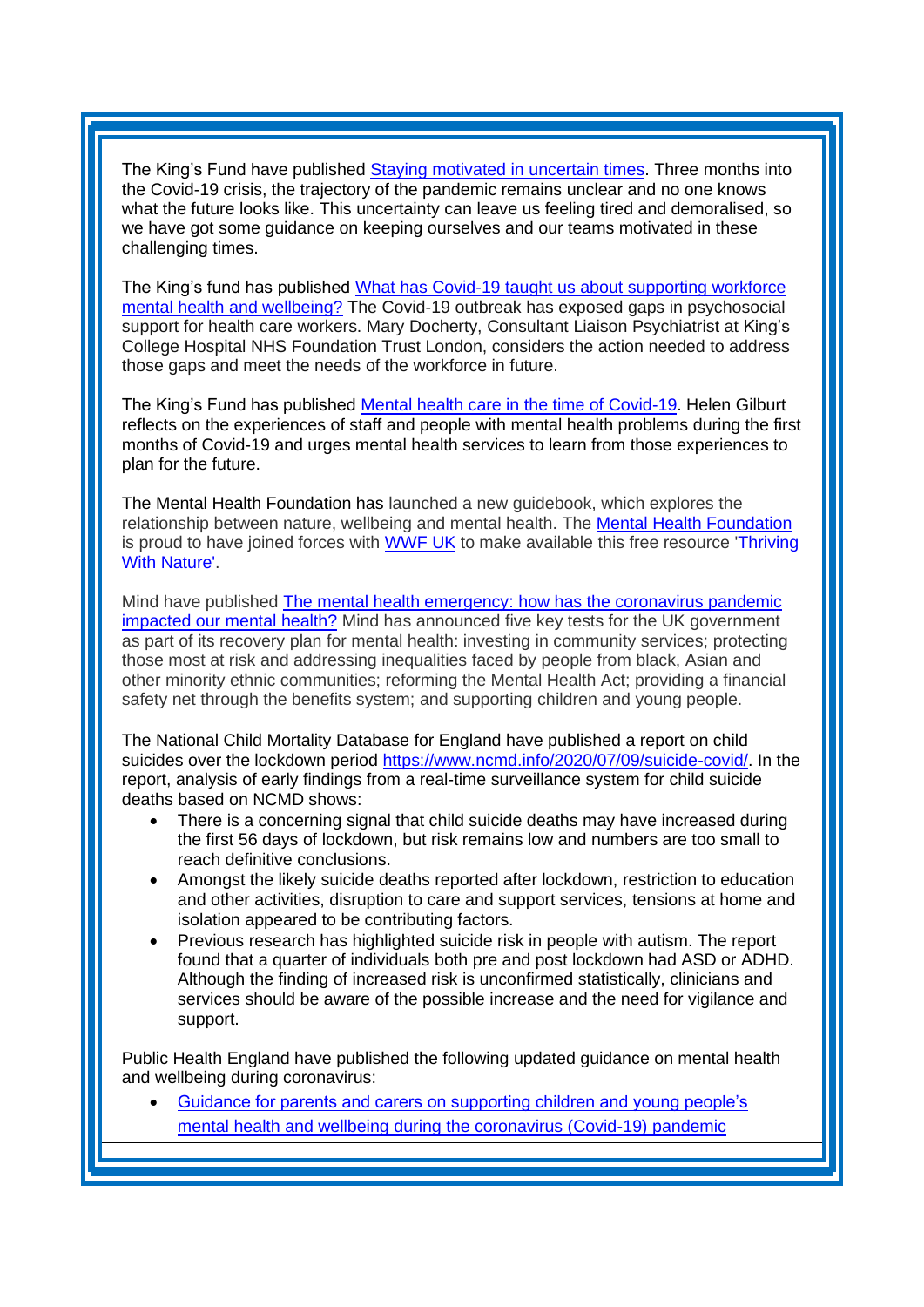• [Guidance for the public on the mental health and wellbeing aspects of coronavirus](https://kingsfundmail.org.uk/21A8-6XG3J-FLWT3F-43R014-1/c.aspx)  [\(Covid-19\)](https://kingsfundmail.org.uk/21A8-6XG3J-FLWT3F-43R014-1/c.aspx)

The Teenage Cancer Trust has published [Cancer x coronavirus: the impact on young](https://www.teenagecancertrust.org/sites/default/files/Cancer-coronavirus-report-June-2020-Teenage-Cancer-Trust.pdf?utm_source=The%20King%27s%20Fund%20newsletters%20%28main%20account%29&utm_medium=email&utm_campaign=11620323_NEWSL_HMP%202020-06-23&dm_i=21A8,6X2AR,FLWT3F,RU55F,1)  [people.](https://www.teenagecancertrust.org/sites/default/files/Cancer-coronavirus-report-June-2020-Teenage-Cancer-Trust.pdf?utm_source=The%20King%27s%20Fund%20newsletters%20%28main%20account%29&utm_medium=email&utm_campaign=11620323_NEWSL_HMP%202020-06-23&dm_i=21A8,6X2AR,FLWT3F,RU55F,1) Young people with cancer are feeling further isolated. This report reveals that they are having difficulties accessing emotional and psychological support and are finding the isolation from friends and family, school or work hardest to manage.

YoungMinds has published [Coronavirus: impact on young people with mental health](https://youngminds.org.uk/media/3904/coronavirus-report-summer-2020-final.pdf?utm_source=The%20King%27s%20Fund%20newsletters%20%28main%20account%29&utm_medium=email&utm_campaign=11677797_NEWSL_HMP%202020-07-17&dm_i=21A8,6YAN9,FLWT3F,RZK45,1)  [needs.](https://youngminds.org.uk/media/3904/coronavirus-report-summer-2020-final.pdf?utm_source=The%20King%27s%20Fund%20newsletters%20%28main%20account%29&utm_medium=email&utm_campaign=11677797_NEWSL_HMP%202020-07-17&dm_i=21A8,6YAN9,FLWT3F,RZK45,1) This second survey with young people by YoungMinds investigating the mental health impact of the Covid-19 coronavirus pandemic shows that many are under increasing pressure and struggling to get the right support. The report reflects the results of a survey with 2,036 young people aged 13-25 with a history of mental health problems, carried out between 6 June and 5 July. It follows on from a similar survey carried out in March, at the start of the lockdown period.

Zero Suicide Alliance and Mental Health Foundation have launched an interactive suicide [risk mapping service](https://www.zerosuicidealliance.com/ZSA-Resources/map-view) for England that draws together information from multiple sources. You can explore different regions and local authorities and look at the 11 different social factors with suggested actions for the public sector.

# <span id="page-5-0"></span>**Mental Health Statistics**

The following statistics have recently been released please click on the links to review further:

- Autism Statistics reports can be found at: [https://digital.nhs.uk/data-and](https://elinkeu.clickdimensions.com/c/6/?T=NTgyNTUzNzk%3AcDEtYjIwMTI2LTk2ODI5NWM0ZDc0ZDRhNmFiY2M5ZjcxZTgwNWQ1NjQz%3Ac2FyYWguYm91bEBuaHMubmV0%3AY29udGFjdC0wMWE0ZjMzNGMyMzVlOTExYTllNTAwMGQzYTJiYmRhMS1mYTBkNjhmZDY0OWI0MjI3OTE4OTJjMDdjNjMwNjJhOA%3AZmFsc2U%3AMjM%3A%3AaHR0cHM6Ly9kaWdpdGFsLm5ocy51ay9kYXRhLWFuZC1pbmZvcm1hdGlvbi9wdWJsaWNhdGlvbnMvc3RhdGlzdGljYWwvYXV0aXNtLXN0YXRpc3RpY3MvYXV0aXNtLXN0YXRpc3RpY3M_X2NsZGVlPWMyRnlZV2d1WW05MWJFQnVhSE11Ym1WMCZyZWNpcGllbnRpZD1jb250YWN0LTAxYTRmMzM0YzIzNWU5MTFhOWU1MDAwZDNhMmJiZGExLWZhMGQ2OGZkNjQ5YjQyMjc5MTg5MmMwN2M2MzA2MmE4JmVzaWQ9MzBjZjg2ZjEtZTk4ZC1lYTExLWE4MTEtMDAwZDNhODZiNDEw&K=gLmQMjFPWOX0bSJDu76Dug)[information/publications/statistical/autism-statistics/autism-statistics](https://elinkeu.clickdimensions.com/c/6/?T=NTgyNTUzNzk%3AcDEtYjIwMTI2LTk2ODI5NWM0ZDc0ZDRhNmFiY2M5ZjcxZTgwNWQ1NjQz%3Ac2FyYWguYm91bEBuaHMubmV0%3AY29udGFjdC0wMWE0ZjMzNGMyMzVlOTExYTllNTAwMGQzYTJiYmRhMS1mYTBkNjhmZDY0OWI0MjI3OTE4OTJjMDdjNjMwNjJhOA%3AZmFsc2U%3AMjM%3A%3AaHR0cHM6Ly9kaWdpdGFsLm5ocy51ay9kYXRhLWFuZC1pbmZvcm1hdGlvbi9wdWJsaWNhdGlvbnMvc3RhdGlzdGljYWwvYXV0aXNtLXN0YXRpc3RpY3MvYXV0aXNtLXN0YXRpc3RpY3M_X2NsZGVlPWMyRnlZV2d1WW05MWJFQnVhSE11Ym1WMCZyZWNpcGllbnRpZD1jb250YWN0LTAxYTRmMzM0YzIzNWU5MTFhOWU1MDAwZDNhMmJiZGExLWZhMGQ2OGZkNjQ5YjQyMjc5MTg5MmMwN2M2MzA2MmE4JmVzaWQ9MzBjZjg2ZjEtZTk4ZC1lYTExLWE4MTEtMDAwZDNhODZiNDEw&K=gLmQMjFPWOX0bSJDu76Dug)
- [Background quality report: mental health in the UK armed forces, June 2020](https://kingsfundmail.org.uk/21A8-6WY1E-FLWT3F-43EYTS-1/c.aspx)
- [Child suicide rates during the Covid-19 pandemic in England: real-time](https://kingsfundmail.org.uk/21A8-6YAN9-FLWT3F-44ID98-1/c.aspx)  [surveillance](https://kingsfundmail.org.uk/21A8-6YAN9-FLWT3F-44ID98-1/c.aspx)
- [Coronavirus and loneliness, Great Britain: 3 April to 3 May 2020](https://kingsfundmail.org.uk/21A8-6WE80-FLWT3F-430TT3-1/c.aspx)
- [Learning disability services monthly statistics \(assuring transformation: May 2020,](https://kingsfundmail.org.uk/21A8-6WY1E-FLWT3F-43EXZS-1/c.aspx)  [mental health statistics dataset: March 2020 final\)](https://kingsfundmail.org.uk/21A8-6WY1E-FLWT3F-43EXZS-1/c.aspx)
- Lockdown's side effect: mental health deterioration of people affected by [dementia, with third 'giving up'](https://kingsfundmail.org.uk/21A8-6YAN9-FLWT3F-44H9ZK-1/c.aspx)
- Mental Health Services Monthly Statistics reports can be found at: [http://digital.nhs.uk/pubs/mhsfinmar20](https://elinkeu.clickdimensions.com/c/6/?T=NTgyNTUzNzk%3AcDEtYjIwMTU1LWJlZjFjZmJkNDk2NjQ0ZjU4OTZjYzc5YTgyOGFkMzNi%3Ac2FyYWguYm91bEBuaHMubmV0%3AY29udGFjdC0wMWE0ZjMzNGMyMzVlOTExYTllNTAwMGQzYTJiYmRhMS05N2IwYzgwYTljM2Q0MzBkOWJkM2FkNTkxY2MzYjU3Yg%3AZmFsc2U%3AMjE%3A%3AaHR0cDovL2RpZ2l0YWwubmhzLnVrL3B1YnMvbWhzZmlubWFyMjAlQzIlQTA_X2NsZGVlPWMyRnlZV2d1WW05MWJFQnVhSE11Ym1WMCZyZWNpcGllbnRpZD1jb250YWN0LTAxYTRmMzM0YzIzNWU5MTFhOWU1MDAwZDNhMmJiZGExLTk3YjBjODBhOWMzZDQzMGQ5YmQzYWQ1OTFjYzNiNTdiJmVzaWQ9Njg1MjQ2ZjgtMGZhMC1lYTExLWE4MTItMDAwZDNhODZiNDEw&K=e1PhSLqFYQ7hgAJZtPBOtQ)
- [Out of area placements in mental health services: April 2020](https://kingsfundmail.org.uk/21A8-6XX9W-FLWT3F-44AJIG-1/c.aspx)
- [Psychological therapies: reports on the use of IAPT services, England, April 2020](https://kingsfundmail.org.uk/21A8-6XX9W-FLWT3F-44AJAZ-1/c.aspx)  [final, including reports on the IAPT pilots](https://kingsfundmail.org.uk/21A8-6XX9W-FLWT3F-44AJAZ-1/c.aspx)

# <span id="page-5-1"></span>**Dates for your Diary**

**Yorkshire and the Humber Mental Health Network Events:**

• Friday 31 July 2020, 12:30-14:00 or 14:30-16:00, **North East and Yorkshire and the Humber Psychological Therapies for Severe Mental Ill Health Stakeholder Events**, MS Teams. To book your place email [Denise Friend.](mailto:denise.friend@nhs.net)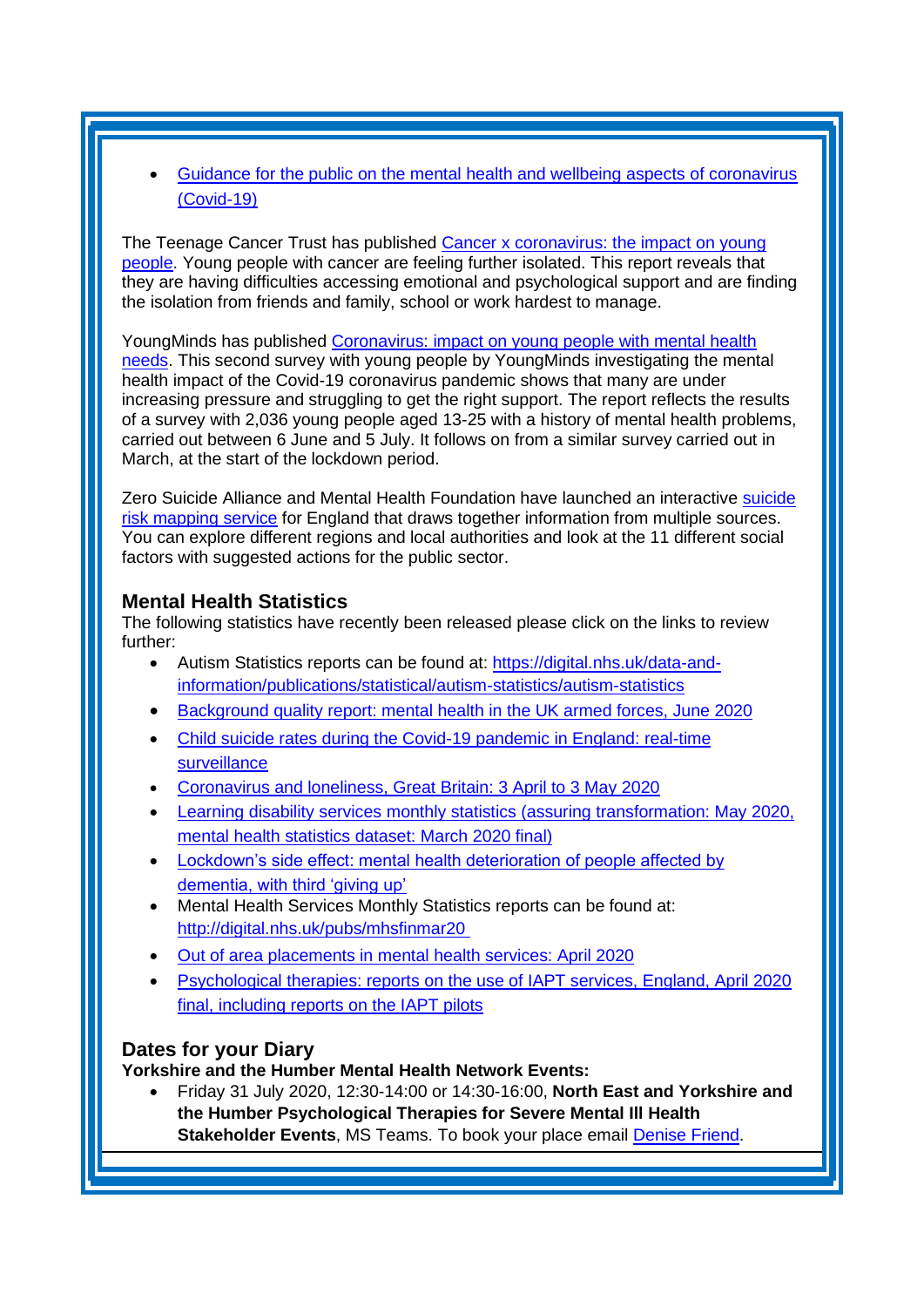- Tuesday 3 November 2020, 09:30-15:30, **Yorkshire and the Humber Senior PWP Network**, MS Teams. To book your place email [Sarah Boul.](mailto:sarah.boul@nhs.net)
- Wednesday 18 November 2020, 09:30-15:30, **Yorkshire and the Humber IAPT Providers' Network**, MS Teams. To book your place email [Sarah Boul.](mailto:sarah.boul@nhs.net)

#### **Other Events:**

• **SafeTALK Course**, which aims to teach participants four basic steps to recognise if someone is having thoughts of suicide and how to connect them with resources that can help. Available on various dates throughout 2020.

**For further information, and to check course availability, email: [wdu@york.gov.uk](mailto:wdu@york.gov.uk) or visit the website [here.](http://www.yorkworkforcedevelopment.org.uk/)**

- Monday 27 July 2020, 09:00-13:00, **Mental Capacity in the Time of Coronavirus**. Virtual Workshop. To book your place click [here.](https://www.healthcareconferencesuk.co.uk/assets/conferences-and-masterclasses/masterclasses/brochure-file-pdf/mental-capacity-2020-masterclass.pdf) NB: There is a cost to attend this event.
- Thursday 10 September 2020, 09:00-13:00, **Mental Capacity in the Time of Coronavirus**. Virtual Workshop. To book your place click [here.](https://www.healthcareconferencesuk.co.uk/assets/conferences-and-masterclasses/masterclasses/brochure-file-pdf/mental-capacity-2020-masterclass.pdf) NB: There is a cost to attend this event.
- Friday 11 September 2020, 09:00-17:00, **Virtual Reality in Mental Health and Psychological Therapies**, London. To book your place click [here.](https://www.healthcareconferencesuk.co.uk/conferences-masterclasses/virtual-reality-mental-health/book/west-one-de-vere-conference-centre-london-2020-9-11?utm_medium=email&utm_source=HCUKkt&utm_campaign=VM0920) NB: There is a cost to attend this event.
- Friday 18 September 2020, 09:00-17:00, **Decision Making and Mental Capacity: Ensuring Best Practice and Adherence to the NICE Guideline**, London. To book your place click [here.](https://www.healthcareconferencesuk.co.uk/conferences-masterclasses/prevention-and-management-of-violence-and-aggression-pmva-masterclass/book/the-studio-conference-centre-birmingham-2020-5-12?utm_medium=email&utm_source=HCUKKH&utm_campaign=PMVAMay2020) NB: There is a cost to attend this event.
- Monday 21 September 2020, 09:00-17:00, **Prevention and Management of Violence and Aggression,** London. To book your place click [here.](https://www.healthcareconferencesuk.co.uk/conferences-masterclasses/prevention-and-management-of-violence-and-aggression-pmva-masterclass/book/the-studio-conference-centre-birmingham-2020-5-12?utm_medium=email&utm_source=HCUKKH&utm_campaign=PMVAMay2020) NB: There is a cost to attend this event.
- Monday 21 September 2020, 09:00-17:00, **Improving the Management of People with Coexisting Severe Mental Illness and Substance Misuse,** London. To book your place click [here.](https://www.healthcareconferencesuk.co.uk/conferences-masterclasses/coexisting-severe-mental-illness-and-substance-misuse/book/central-venue-london-2020-9-21?utm_medium=email&utm_source=HCUKKH&utm_campaign=HCCoexSMISepp2020) NB: There is a cost to attend this event.
- Wednesday November 18 2020, 09:00-17:00, **Suicide Bereavement: Using our Collective Voice, Manchester**. To book your place click [here.](https://suicidebereavementuk.com/suicide-bereavement-conference) NB: There is a cost to attend this event.
- Tuesday 8 December 2020, 09:30-16:00, **NHS Employee Wellbeing**